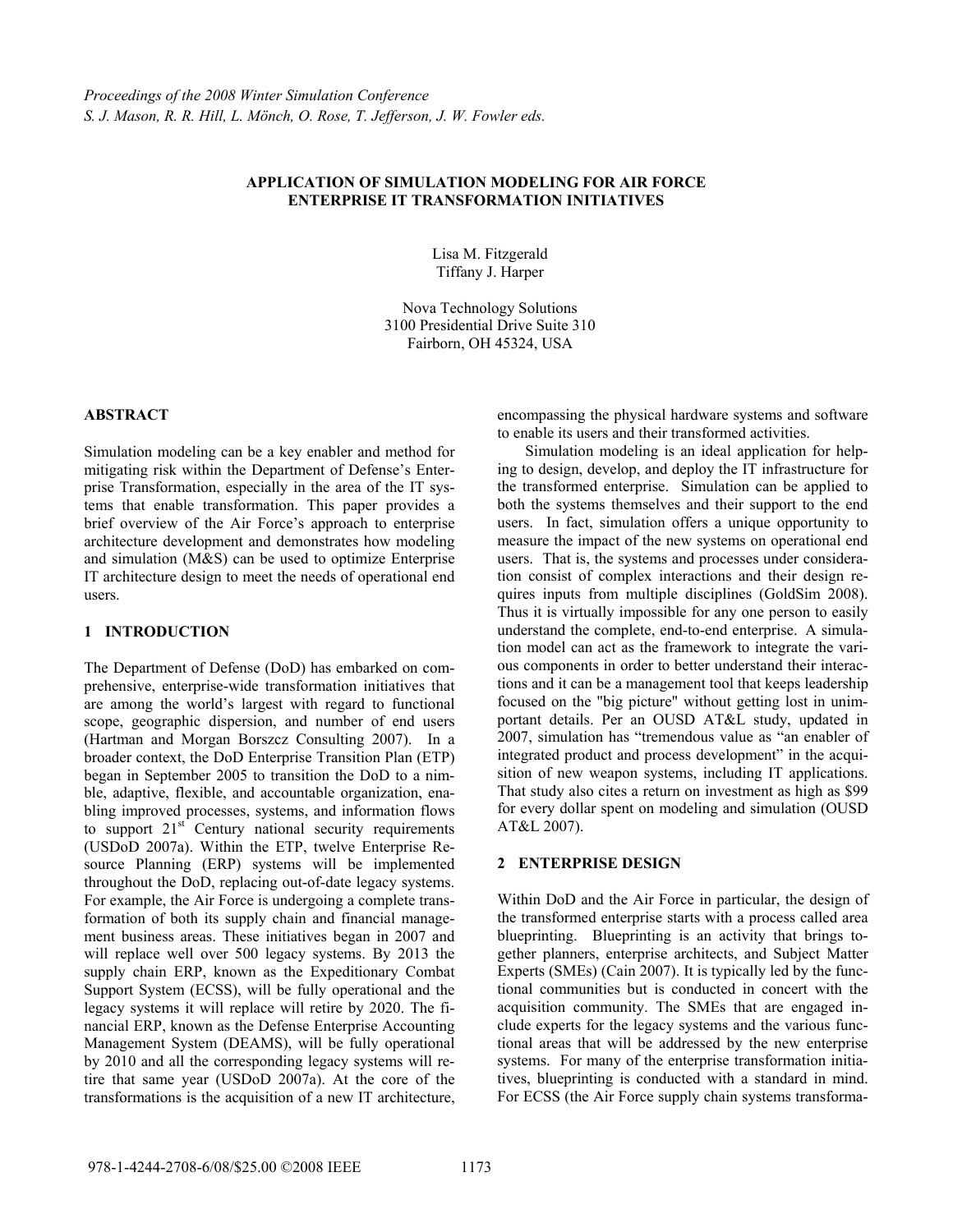tion), the Supply Chain Operations Reference (SCOR) architecture is used. SCOR modeling is used during the blueprinting process to minimize unsatisfied system requirements. This is done via various process divisions: plan; source, make and repair; deliver and return; and enable (Cain 2007). The end result of blueprinting is details of the new processes and ultimately a listing of the IT systems that will support those processes. In short, blueprinting provides input for the transformed Enterprise Architecture (EA).

 Enterprise Architecture has become common practice for IT organizations because it clarifies the processes, systems, and interactions within an organization, which facilitates consistency across the enterprise. With an understanding of the functionality and requirements of all enterprise aspects, collaboration and integration can more easily be implemented. However, improper implementation of EA can be costly. For example, the FBI has spent more than \$500 million on a failed attempt to create a virtual casefiling system, while the Ford Company lost \$400 million attempting to build an integrated purchasing system (Sessions 2006).

 DoD mandates EA with DoD Architectural Framework (DoDAF) modeling (Dandashi 2003). The DoDAF is composed of four views: Operational View (OV), Services View (SV), Technical Standards View (TV), and All-View (AV) (USDoD 2007b). These views implement diagrams, tables, and text to capture the complexity of DoD architectures. The OV captures the activities, tasks, and information required to accomplish DoD missions. Figure 1 shows an example OV model. The SV captures the systems, services, and interconnection functionality that support operational activities, and the TV describes the arrangement, interaction, and interdependence of the systems. Some aspects of architecture span all three views, so the AV is implemented to encapsulate the entire architecture.



Figure 1: Sample OV Model (Dandashi 2003)

 Both the process area blueprinting and DoDAF modeling activities are comprehensive and intensive, but they

document static processes that cannot provide measurement of the impact of key interactions and real-world constraints in a dynamic manner. This is where simulation can be a key enabler for transformation. That is, simulation modeling can help to answer the following questions:

- 1. How will the transformed enterprise work end-toend?
- 2. Have all key activities been included?
- 3. What will the support be for the operational end user?
- 4. What will happen during the transitional phases of enterprise transformation, i.e., when a subset of legacy system functionality has been migrated to the new enterprise and translational activity between the old and new systems will routinely be required?
- 5. How will the systems support deployed end users?
- 6. How will the system scale for additional users and capability? What will the impact be of budget cuts for systems acquisition?

 It is interesting to also note that DoD has a policy that its acquisition programs will develop a Systems Engineering Plan (SEP) and that the SEP calls for the use of modeling and simulation (M&S). While widely used for traditional weapon systems acquisition, M&S has not been exploited for Enterprise IT acquisition within DoD. The SEP "provides a context within which (acquisition professionals) can make decisions about individual programs" to "achieve credibility and effectiveness in the acquisition and logistics support processes." The SEP was designed to "help drive good systems engineering practices back into the way we do business." (Reuss 2008). Within the SEP, modeling and simulation is explicitly described as a key product and deliverable as well as a key method for conducting systems analysis. However, a current general lack of knowledge about how M&S can be applied to enterprise IT acquisition prevents many of DoD's acquisition professionals from employing M&S in that critical area.

 The remaining sections of this paper will describe how simulation can be used to enable the design and development of Enterprise IT acquisition (e.g., the Air Force ERPs) and will also present a demonstration of this usage.

## **3 SIMULATION APPROACH**

Using simulation in the IT community is not new. Many commercial industry and DoD organizations have used simulation modeling for the design or support of IT systems. For example, MITRE has built a library of Service-Oriented Architecture (SOA) models for DoD using the Manufacturing Enterprise Systems Association's simulation library (Sloane 2007) and the Air Force used simulation to support the development of the Contractor Integrated Technical Information Service (OUSD AT&L 2007). In fact, when LexisNexis, a leading global provider of business information solutions, migrated to a web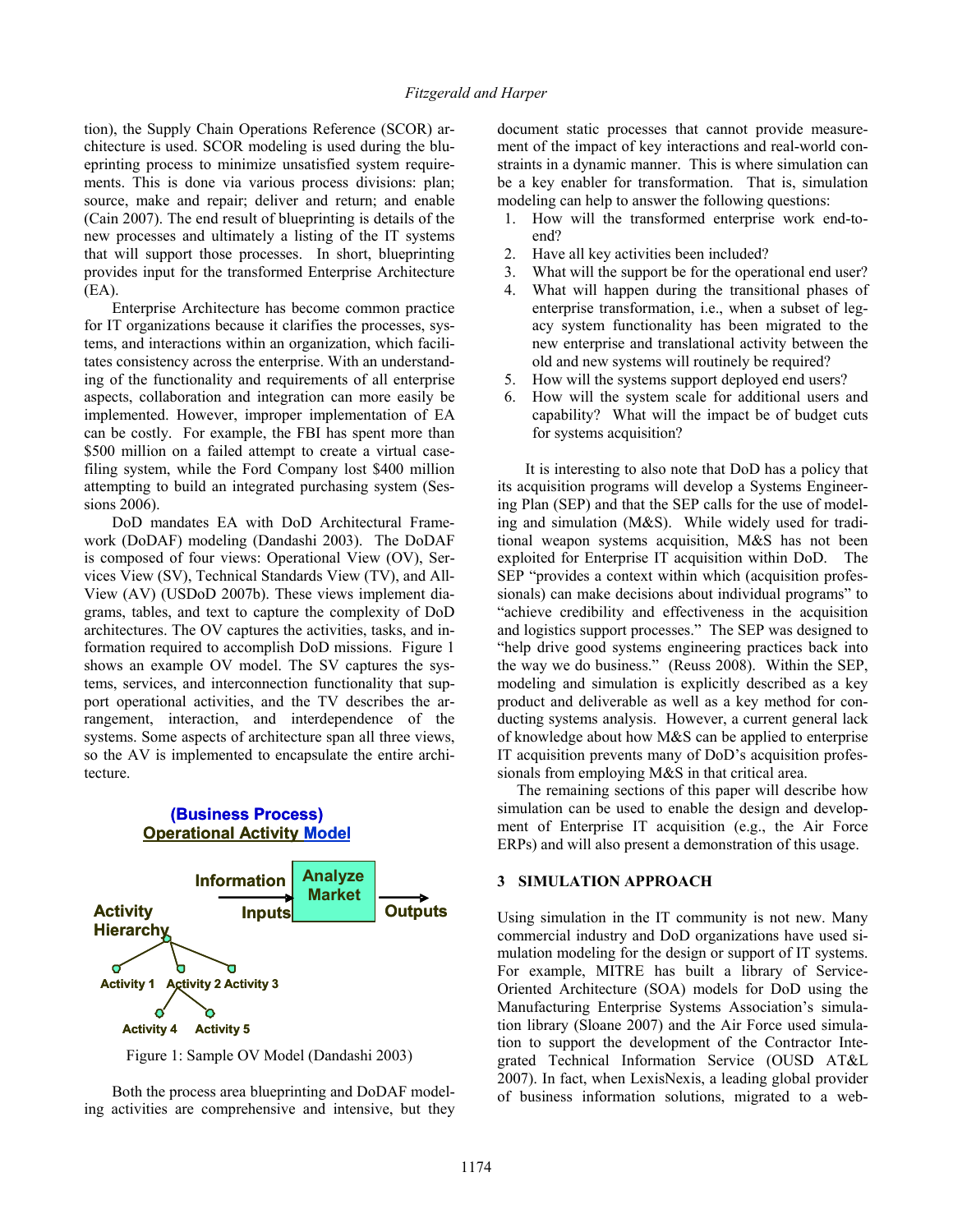enabled product environment in the late 1990s, an enterprise systems simulation model was built to examine the transformed architecture. Of particular interest was the projected support to end users, i.e., paying customers. The LexisNexis model is highly representative of an Air Force systems transformation because both environments consist of multiple tiers of systems, including mainframe computers, UNIX servers, Windows servers, web servers, layered security, and a proliferation of desktop end users that are numerous and globally dispersed. And like the Air Force, LexisNexis has a round-the-clock, daily operational requirement for maximum reliability and availability.

 Within DoD, a simulation model was built in the early 1990s to assist with the migration of Air Force base-level computing to Regional Processing Centers (RPCs) (Fitzgerald et al. 1992). A simulation model was built of the proposed RPC architecture and workload. The model provided the way ahead for the RPC design and Service Level Agreements, and also uncovered dirty data and corrected conventional sizing methods. Figure 2 shows the basic RPC model.



Figure 2: RPC Model

 The modeling examples cited above were accomplished via both organic (proprietary) software and Commercial-Off-the-Shelf (COTS) software. For DoD's enterprise transformation initiatives, it is highly desirable to employ a simulation software approach that is timely, flexible, reusable, and affordable. Thus the use of COTS tools is recommended. In fact, the DoD enterprise transformations themselves are using COTS to host their systems for similar reasons (Panaro 2004).

 A very suitable COTS simulation tool that is currently widely used within DoD and industry is the ExtendSim® software. ExtendSim® is a general-purpose simulation software package used for modeling and analyzing systems and processes. ExtendSim® is used by industry leaders such as Caterpillar Inc, Boeing, and IBM (Imagine 2008). The graphical interface and use of drag-and-drop blocks enables rapid, flexible, and scalable modeling. Many organizations within the Command and Control (C2) community use ExtendSim® to model the global information grid and the sensor-to-shooter environments. Also, the various MITRE-built SOA models cited previously were built for DoD using the ExtendSim® software.

### **4 A DEMONSTRATION**

To demonstrate the "art of the possible" and the applicability of simulation for DoD IT transformation, Nova Technology Solutions (novatechsol.com), in partnership with DSD Laboratories (dsdlabs.com) and Wright State University, constructed a small discrete event simulation model to emulate the Air Force ERP environment at a very high level. The model was built in ExtendSim® and it examined the impact of the Air Force's Service Delivery Point (SDP) capacity on ERP end user delivery. An SDP is a combination of routers, switches, and firewalls. The SDP at each base serves to connect the base Local Area Network (LAN) to the Air Force's Wide Area Network (WAN). As application servers are located at AF bases throughout the nation, a user generating a transaction may have to access another base's network. Each base SDP is configured for 100 MB/s capacity, but each base has a limited budget so it is necessary to equip the SDP with the minimal capacity to operate at the required level. The objective of the demonstration model was to examine the current and future ERP end user response time and correlated infrastructure utilization for varying levels of SDP capacity. By accurately modeling network traffic behavior, the effects of the ERP workload and IT infrastructure can be analyzed.

 The demonstration model simulated information packets from a user transaction on Base X traveling to an application server on Base Y, as well as the return trip. As seen in Figure 3, these packets must travel through Base X LAN, Base X SDP, the WAN, Base Y SDP, Base Y LAN, Base and application server, and the reverse combination to complete the user transaction. Because this model was intended for demonstration purposes, the detail was kept at a low level. That is, instead of modeling functional details of network components or the application servers, a processing delay was implemented. For example, an activity delay in ExtendSim® was used to represent the function of routers and switches. The Hierarchical view of the model is shown in Figure 4.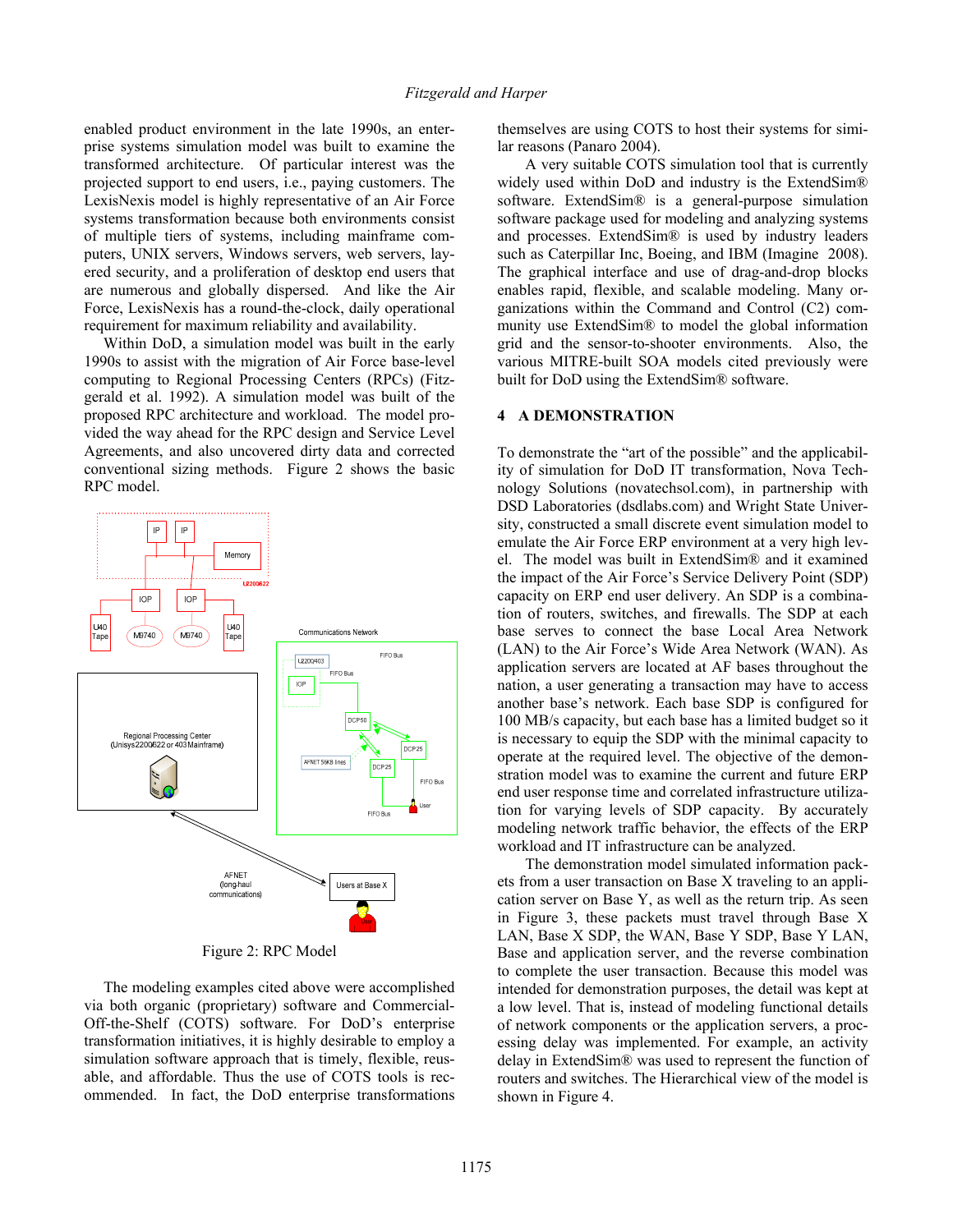

Figure 3: Air Force SDP Logical Model

 Input for the model included SDP capacities, process delays (WAN, LANs, and application server), Base X and Base Y incoming and outgoing traffic, and end user transactions. To model contention at the SDPs, packets were generated to flow in and out of the SDPs. Base traffic and end user transactions were generated with various interarrival times and split into packets of specified sizes. At the SDPs, the packets wait for the necessary capacity, according to its size, in order to proceed through the SDP. After being processed at the application server, the number of packets returning to the end user is increased. End user wait time and SDP utilization are the performance measures gathered from the simulation model. By varying interarrival times and packet sizes, the effects of different ERP workloads on end-user wait time can be analyzed. Furthermore, SDP utilization can by analyzed to determine optimal capacity level.

 After validating the model output by comparing to actual queue data and capacity utilization, test excursions were run to show the effects of increased workload.

Among these excursions, an increased workload of only 15% resulted in a 250% increase in response time and extensive queuing, as seen in Figure 5. Although, it was not explicitly represented in this model, packet loss and packet retries could strongly impact all users and applications on the Air Force network. By using simulation models such as the one described, the Air Force can plan appropriately for SDP capacity and also engineer the ERP solution to optimize performance given infrastructure constraints.

 As depicted in section 2, the DoD models architecture complexity for many different missions. Thus much of the input needed for a simulation model can be taken directly from DoDAF models, which are largely being documented in the ProVision® software. ProVision® is an industry leading enterprise modeling software for business and IT (Metastorm 2008a), and is used by HP Consulting and Integration, IKON, and other industry leaders (Metastorm.com 2008b). It is an ideal tool for DoDAF modeling and is being employed by the Air Force for its supply chain transformation (ECSS ERP). While ProVision® has simulation capabilities, the use of a more general purpose tool like ExtendSim®, in concert with ProVision®, can offer the Air Force a highly robust and comprehensive enterprise architecture modeling capability that would enable rapid, flexible, and comprehensive architecture modeling. This type of modeling could ultimately maximize support for the enterprise's operational end users.

### **5 WHY HAS THIS NOT BEEN DONE BEFORE?**

A recurring question has been: "If simulation is so useful for the design and support of Enterprise IT infrastructures, then why hasn't it been done before within DoD?" On a smaller scale, similar modeling has been done before within DoD, but primarily only for the infrastructure needs of the C2 community (Walsh 2005). Outside the C2 comm-



Transaction workload generated, LAN delay

Figure 4: Hierarchical View of SDP Model in ExtendSim®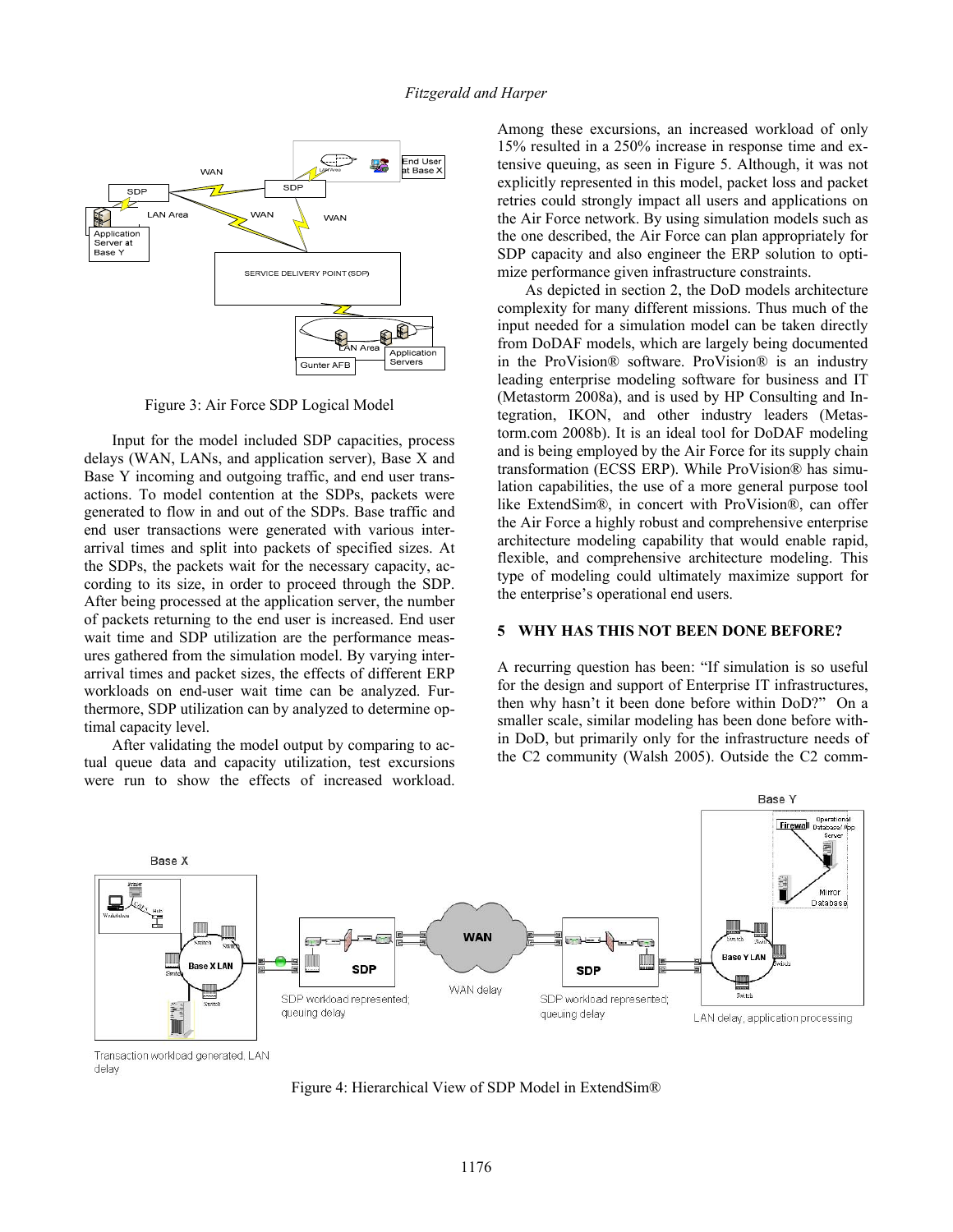

Figure 5: Model Output

unity (Walsh 2005). Outside of the C2 community, simulation of IT systems has been very limited in scale and not done for Enterprise applications—largely because Enterprise IT applications are a fairly recent manifestation. Also, in the mid-1990s, the Department of Defense significantly reduced its organic capacity for conducting modeling and simulation as well as computer engineering and other technical endeavors (Seaman 2007).

 In response to the recognized benefits of M&S in a time of diminished funding and resources and an everincreasing military scope of operations, the DoD and each service has issued a plan to revitalize M&S (OUSD AT&L 2007).

 At the same time, the Information Age has matured to the point that it has brought the concept of Enterprise IT to DoD (Builder 1999). Traditionally, IT programs in DoD were confined to embedded computer systems on aircraft, base-wide, functionally and geographically disparate systems for business-type end usage or email service, etc. In fact, the dispersion of Air Force IT for business systems is manifest in the existence of over 500 disparate "legacy" IT systems to support the Air Force supply chain alone. This does not include the myriad of additional disparate systems that support financial, personnel, force protection, deployment, medical, etc functional activities.

As the concept of Enterprise IT has arisen within DoD, more affordable methods for conducting simulation have also become available (Christie 1999). Given the proven return on investment of simulation for acquisition within DoD (OUSD AT&L 2007), it is prime time to take advantage of simulation for the acquisition and management of Enterprise IT.

### **6 CONCLUSION**

The DoD has initiated a complex and vast transformation effort to support 21<sup>st</sup> Century national security requirements. Modeling and simulation can be used throughout these initiatives to ensure optimal improvement in processes, systems, information flows, and all other enterprise aspects. Much of the input for these models is already being collected via various ERP blueprinting and DoDAF modeling activities. This paper has presented a model that demonstrates how simulation can be used in the DoD Enterprise transformation initiatives, specifically within ERP implementation. In particular, the use of COTS tools such as ExtendSim®, especially when used in concert with ProVision®, can provide a low-cost, flexible, auditable, reusable, and responsive decision support capability for Enterprise development, deployment, and support that maximizes capability for operational end users.

#### **REFERENCES**

- Builder, C. H. 1999. The American Military Enterprise in the Information Age. In *The Changing Role of Information in Warfare.* Santa Monica : Rand.
- Cain, S. L. 2007. The Logistics Transformation Office. *Air Force Journal of Logistics* 31, 2 : 34-37*.*
- Christi, A. M. 1999. Simulation : An Enabling Technology in Software Engineering. Available via < http://www.sei.cmu.edu/publications/ articles/christie-apr1999/christie -apr1999.html> [accessed April 2, 2008].
- Dandashi, Dr. Fatma, April 8, 2003. Presentation. DoD Architecture Framework V 1.0.